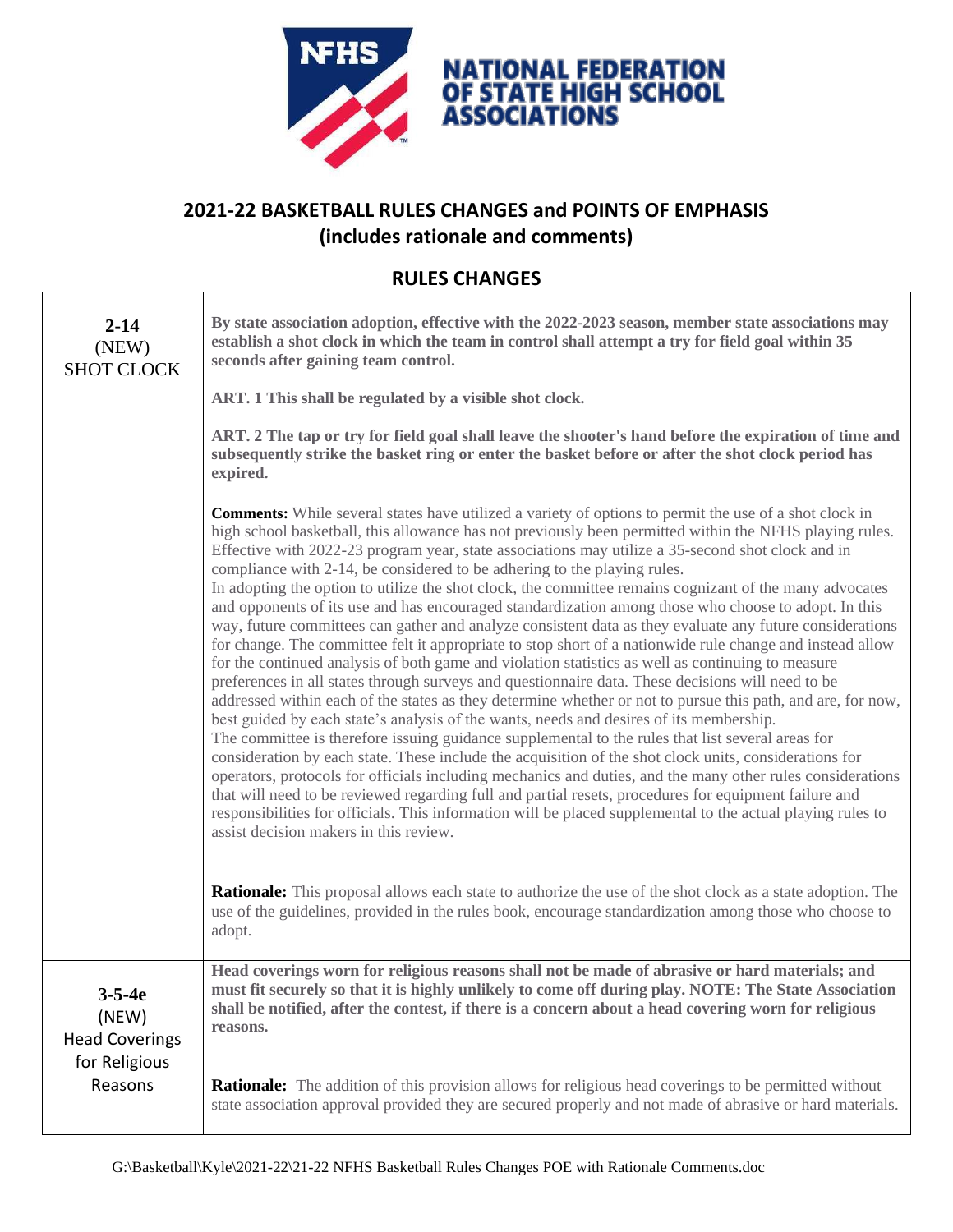| $3 - 5 - 4e$<br><b>EXCEPTION</b>          | Head decorations and headwear, except those specified above, are prohibited. EXCEPTION: State<br>associations may on an individual basis permit a player to participate while wearing a head covering if it<br>meets the following criteria:<br>a. In the event a participant is required by a licensed medical physician to cover the head with a covering<br>or wrap, the physician's statement is required before the state association can approve a covering or wrap<br>which is not abrasive, hard or dangerous to any other player and which is attached in such a way that it is<br>highly unlikely to come off during play.<br>Delete: b. For religious reasons: In the event there is documented evidence provided to the state<br>association (or designee) that a participant may not expose his/her uncovered head, the state association<br>may approve a covering or wrap which is not abrasive, hard or dangerous to any other player and which<br>is attached in such a way it is highly unlikely to come off during play.<br><b>Comment:</b> The playing rules were modified to add a provision that allows for religious head coverings<br>to be permitted without state association approval as long as they are not made of abrasive or hard<br>materials and provided, they securely fit. This change also removes the previous exception that required<br>state association approval prior to this type of head covering being worn. |
|-------------------------------------------|-------------------------------------------------------------------------------------------------------------------------------------------------------------------------------------------------------------------------------------------------------------------------------------------------------------------------------------------------------------------------------------------------------------------------------------------------------------------------------------------------------------------------------------------------------------------------------------------------------------------------------------------------------------------------------------------------------------------------------------------------------------------------------------------------------------------------------------------------------------------------------------------------------------------------------------------------------------------------------------------------------------------------------------------------------------------------------------------------------------------------------------------------------------------------------------------------------------------------------------------------------------------------------------------------------------------------------------------------------------------------------------------------------------------------------------------------------------|
|                                           | <b>Rationale:</b> The playing rules were modified to add a provision that allows for religious head coverings<br>to be permitted without state association approval.                                                                                                                                                                                                                                                                                                                                                                                                                                                                                                                                                                                                                                                                                                                                                                                                                                                                                                                                                                                                                                                                                                                                                                                                                                                                                        |
| The MANUAL -<br>Part 3 SIGNALS<br>36 & 37 | Eliminate signal #37 (Team Control Foul) Maintain use of signal #36 for Player Control and Team<br><b>Control Foul</b>                                                                                                                                                                                                                                                                                                                                                                                                                                                                                                                                                                                                                                                                                                                                                                                                                                                                                                                                                                                                                                                                                                                                                                                                                                                                                                                                      |
|                                           | <b>Player/Team Control Foul #36</b>                                                                                                                                                                                                                                                                                                                                                                                                                                                                                                                                                                                                                                                                                                                                                                                                                                                                                                                                                                                                                                                                                                                                                                                                                                                                                                                                                                                                                         |
|                                           | Preceded by stop clock (Signal 4). The same hand used to stop the clock is placed at the back of the                                                                                                                                                                                                                                                                                                                                                                                                                                                                                                                                                                                                                                                                                                                                                                                                                                                                                                                                                                                                                                                                                                                                                                                                                                                                                                                                                        |
|                                           | head (Signal 36). The directional signal (Signal 6) shall be given and then indicate the ensuing                                                                                                                                                                                                                                                                                                                                                                                                                                                                                                                                                                                                                                                                                                                                                                                                                                                                                                                                                                                                                                                                                                                                                                                                                                                                                                                                                            |
|                                           | throw-in spot (Signal 7).                                                                                                                                                                                                                                                                                                                                                                                                                                                                                                                                                                                                                                                                                                                                                                                                                                                                                                                                                                                                                                                                                                                                                                                                                                                                                                                                                                                                                                   |
|                                           | A common foul committed by a player while that player is in control of the ball or by an                                                                                                                                                                                                                                                                                                                                                                                                                                                                                                                                                                                                                                                                                                                                                                                                                                                                                                                                                                                                                                                                                                                                                                                                                                                                                                                                                                    |
|                                           | airborne shooter.                                                                                                                                                                                                                                                                                                                                                                                                                                                                                                                                                                                                                                                                                                                                                                                                                                                                                                                                                                                                                                                                                                                                                                                                                                                                                                                                                                                                                                           |
|                                           | A common foul committed by a member of the team that has control.                                                                                                                                                                                                                                                                                                                                                                                                                                                                                                                                                                                                                                                                                                                                                                                                                                                                                                                                                                                                                                                                                                                                                                                                                                                                                                                                                                                           |
|                                           | <b>Comment:</b> The committee reviewed various changes that had been both made and requested at a variety<br>of levels of basketball and determined that all player and team control fouls should utilize signal 36 (the<br>hand behind the head) rather than the previous mechanics that utilized Signal 37 (the extended fist) for a<br>team control foul. The proper sequence for either of these calls will now be signal 4 to indicate a foul, the<br>use of the same arm to give signal 36 to indicate a player or team control foul, followed by signal 6<br>indicating the direction in which the ball will be put in play and then signal 7 to indicate the throw-in<br>spot.                                                                                                                                                                                                                                                                                                                                                                                                                                                                                                                                                                                                                                                                                                                                                                      |
|                                           | <b>Rationale:</b> It is redundant to have different signals to communicate that a foul will be charged to a<br>member of the team in control of the ball. Officials do not understand the need to differentiate between a<br>player control foul and a team control foul and many game participants, table personnel, and fans do not<br>know the difference. This change would not alter any rules or rule definitions.                                                                                                                                                                                                                                                                                                                                                                                                                                                                                                                                                                                                                                                                                                                                                                                                                                                                                                                                                                                                                                    |
|                                           |                                                                                                                                                                                                                                                                                                                                                                                                                                                                                                                                                                                                                                                                                                                                                                                                                                                                                                                                                                                                                                                                                                                                                                                                                                                                                                                                                                                                                                                             |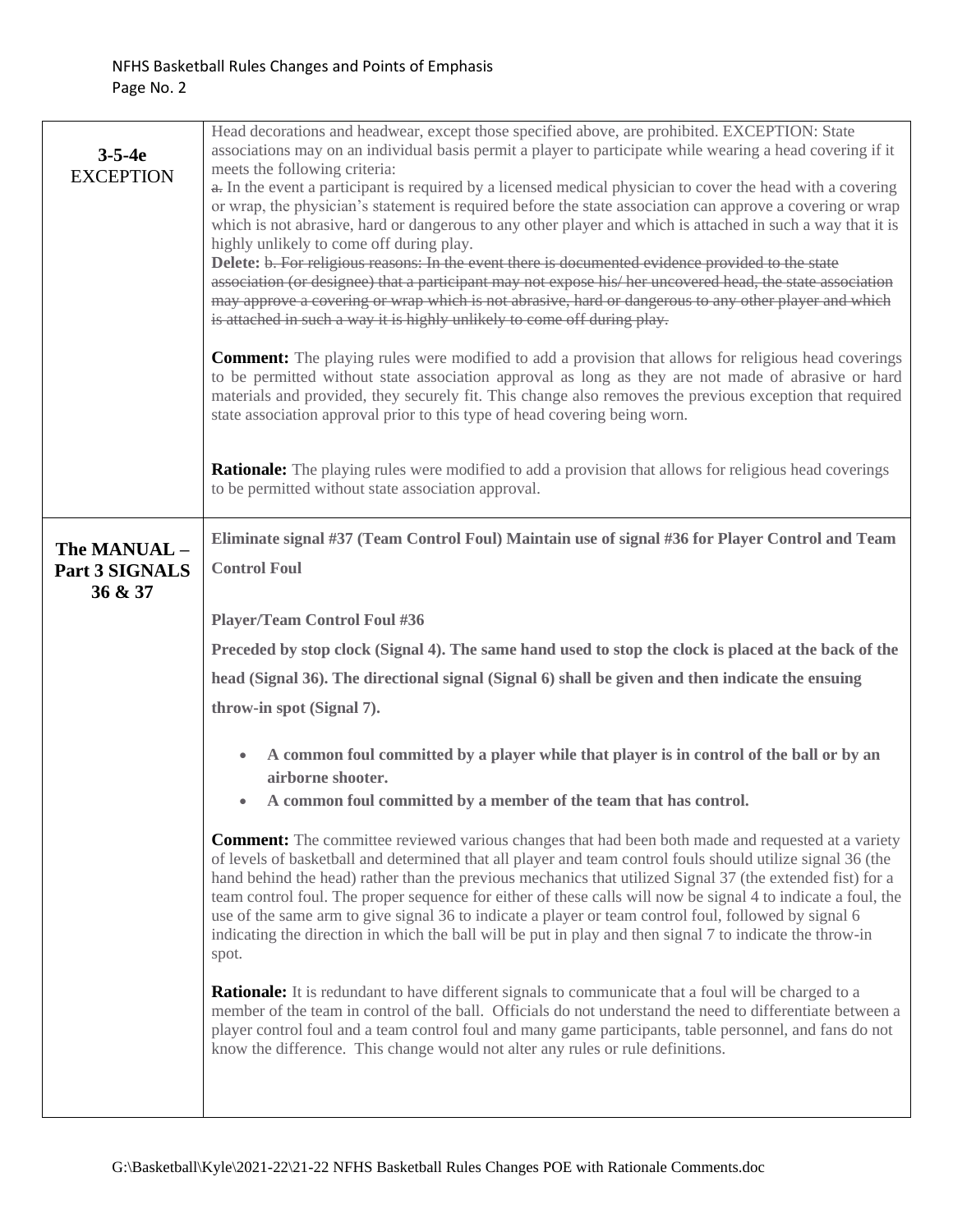| The MANUAL -<br>Part 3 SIGNALS<br>36 & 37 | Eliminate signal #37 (Team Control Foul) Maintain use of signal #36 for Player Control and Team                                                                                                                                                                                                                                                                                                                          |
|-------------------------------------------|--------------------------------------------------------------------------------------------------------------------------------------------------------------------------------------------------------------------------------------------------------------------------------------------------------------------------------------------------------------------------------------------------------------------------|
|                                           | <b>Control Foul</b>                                                                                                                                                                                                                                                                                                                                                                                                      |
|                                           | <b>Player/Team Control Foul #36</b>                                                                                                                                                                                                                                                                                                                                                                                      |
|                                           | Preceded by stop clock (Signal 4). The same hand used to stop the clock is placed at the back of the                                                                                                                                                                                                                                                                                                                     |
|                                           | head (Signal 36). The directional signal (Signal 6) shall be given and then indicate the ensuing                                                                                                                                                                                                                                                                                                                         |
|                                           | throw-in spot (Signal 7).                                                                                                                                                                                                                                                                                                                                                                                                |
|                                           | A common foul committed by a player while that player is in control of the ball or by an<br>$\bullet$<br>airborne shooter.                                                                                                                                                                                                                                                                                               |
|                                           | A common foul committed by a member of the team that has control.<br>$\bullet$                                                                                                                                                                                                                                                                                                                                           |
|                                           | <b>Rationale:</b> It is redundant to have different signals to communicate that a foul will be charged to a<br>member of the team in control of the ball. Officials do not understand the need to differentiate between a<br>player control foul and a team control foul and many game participants, table personnel, and fans do not<br>know the difference. This change would not alter any rules or rule definitions. |

## **MAJOR EDITORIAL CHANGES**

## **POINTS OF EMPHASIS**

٦

| <b>Officiating</b>   |                                                                                                                                                                                                                                                                                                                                                                                                                                                                                                                                                                                                                                                                                                                                                                                                                                                                                                                                                                                                                                                                                                                                                               |
|----------------------|---------------------------------------------------------------------------------------------------------------------------------------------------------------------------------------------------------------------------------------------------------------------------------------------------------------------------------------------------------------------------------------------------------------------------------------------------------------------------------------------------------------------------------------------------------------------------------------------------------------------------------------------------------------------------------------------------------------------------------------------------------------------------------------------------------------------------------------------------------------------------------------------------------------------------------------------------------------------------------------------------------------------------------------------------------------------------------------------------------------------------------------------------------------|
| <b>Mechanics and</b> | The NFHS Rules Committee expects officials to adhere to the approved mechanics and signals. By                                                                                                                                                                                                                                                                                                                                                                                                                                                                                                                                                                                                                                                                                                                                                                                                                                                                                                                                                                                                                                                                |
| <b>Signals</b>       | using only approved mechanics and signals it adds to the professional image of the officials and shows<br>greater respect for the game. Officials at the High School level are part of an education-based activity<br>and the use of proper mechanics and the avoidance of "personal style" is essential.<br>The reason for having signals is to communicate to players, coaches, table personnel, fans, and other<br>officials on the floor. The use of approved signals leads to more clear communication between all those<br>involved. To that end, for each ruling the proper sequence of signals is:<br>Stop the clock using the proper signal for a violation or foul.<br>Signal held ball or the type of foul or violation.<br>Verbally state the jersey color of the team entitled to the ball for the ensuing throw-in and<br>point in the direction of that team's basket.<br>Indicate the throw-in location.<br>Note: Due to the change in the approved signal used for player/team control foul, the "punch signal"<br>has been eliminated.<br>guarding position and may move the same as if he/she were guarding a player <i>with</i> the ball. |
|                      | $C_{1}D_{2}$ , 1, 4, 4, 1, 17 $I$ , 1, 2001, 2010 1, 20 MEHC $D_{2}$ , 1, 4, 41, D, 1, $C_{1}$ , $C_{2}$                                                                                                                                                                                                                                                                                                                                                                                                                                                                                                                                                                                                                                                                                                                                                                                                                                                                                                                                                                                                                                                      |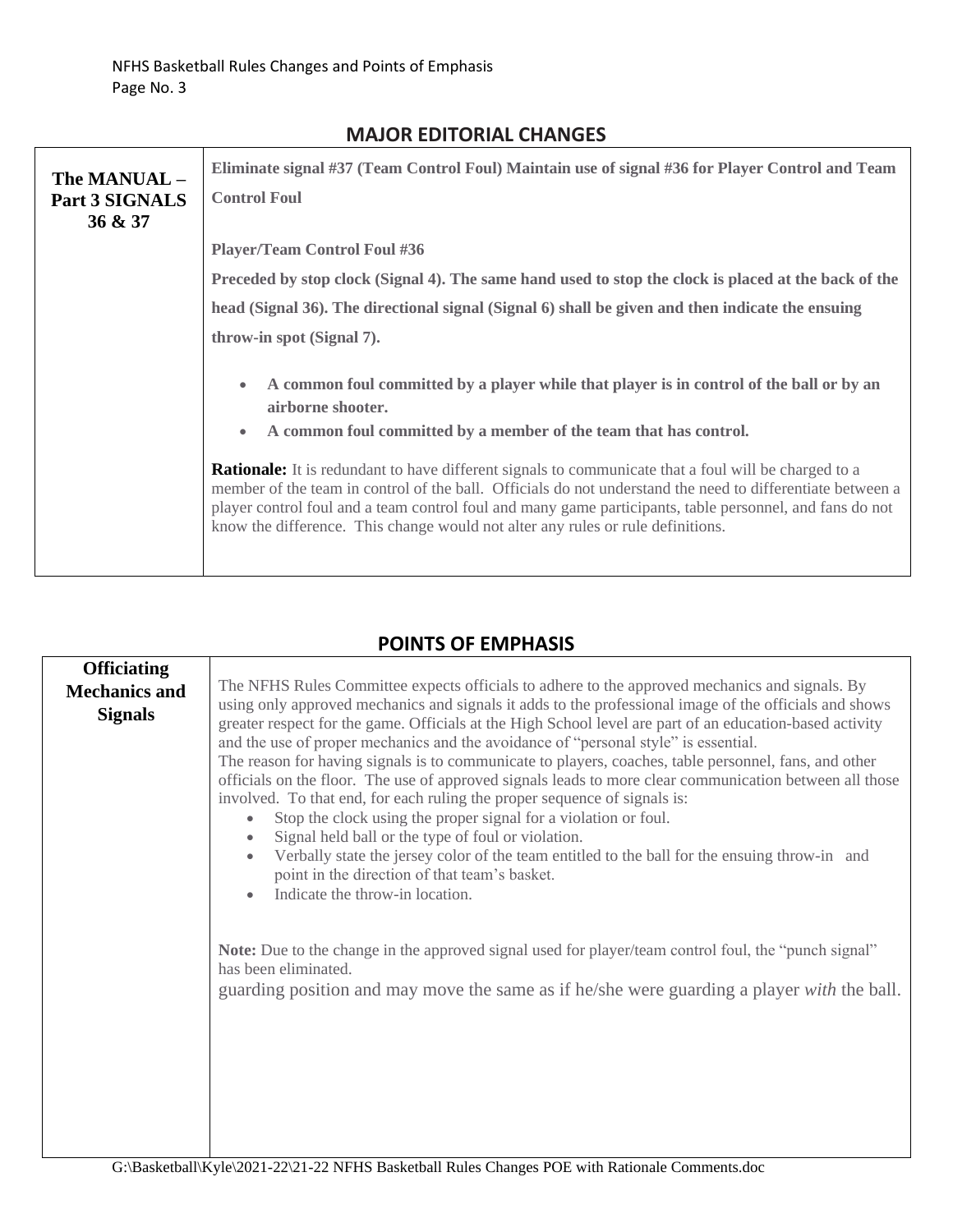| <b>Time-out</b>                     | During a "dead" ball, EITHER team may be granted a time out. During a live ball, only the team in                                                                                                                                                                                                                                                                                                                                                                                                                                                                                                                                                                                                                                                           |
|-------------------------------------|-------------------------------------------------------------------------------------------------------------------------------------------------------------------------------------------------------------------------------------------------------------------------------------------------------------------------------------------------------------------------------------------------------------------------------------------------------------------------------------------------------------------------------------------------------------------------------------------------------------------------------------------------------------------------------------------------------------------------------------------------------------|
| Administration                      | control of the ball may be granted a timeout. It is important officials verify there is PLAYER control                                                                                                                                                                                                                                                                                                                                                                                                                                                                                                                                                                                                                                                      |
|                                     | prior to granting the request.                                                                                                                                                                                                                                                                                                                                                                                                                                                                                                                                                                                                                                                                                                                              |
|                                     | <b>Head Coach requesting:</b> Coaches must understand that just because they have requested a<br>$\bullet$<br>timeout does not guarantee it will be granted. Remember, only the head coach or a player of the<br>team in control of the ball may legally request a timeout. Officials must be sure the head coach<br>is making the request. This request may be oral or visual.                                                                                                                                                                                                                                                                                                                                                                             |
|                                     | <b>Player control.</b> The committee is still concerned that officials are granting timeouts while the<br>$\bullet$<br>ball is loose and not in player control. Over the years, an officiating philosophy has developed<br>that teaches officials to grant loose ball timeouts quickly to avoid rough play and stop<br>additional players from diving onto the loose ball pile. While preventing rough play is<br>desirable, that concept cannot supersede the basic rule that a player must be in control of the<br>ball for a timeout to be legally granted. When in doubt, do not grant the timeout. Additionally,<br>do not hesitate to charge fouls for players "jumping on" another player. "Going for the ball"<br>does not justify this rough play. |
|                                     | <b>Granting Timeout Requests:</b> Ideally, granting the timeout should be the primary coverage<br>$\bullet$<br>official. However, other official(s) may become aware that a timeout is being requested. In all<br>cases, officials must be certain there is player control prior to granting the timeout request.<br>Officials should also be aware of situations where timeouts are more likely to be requested e.g.<br>end of the period/ game or a team has made several baskets in a row.                                                                                                                                                                                                                                                               |
| <b>Unsporting</b><br><b>Conduct</b> | <b>Unsporting conduct.</b> The committee is concerned about inappropriate conduct by players, bench<br>personnel, coaches, officials, and spectators. Each group needs to view the activity in light of it being<br>educationally based and not accept conduct that would not be tolerated in other educational settings.<br>Therefore, each group has the responsibility to demonstrate civility and citizenship.<br>To this effect:                                                                                                                                                                                                                                                                                                                       |
|                                     | Game management needs to pay particular attention to spectators. Game Management should<br>intervene when spectator behavior becomes unacceptable. This should be done prior to an<br>official having to make such a request.                                                                                                                                                                                                                                                                                                                                                                                                                                                                                                                               |
|                                     | When game management fails to address spectator behavior on their own, officials should<br>remind game management to hold spectators accountable for their actions. A game ticket is not<br>a license to abuse.                                                                                                                                                                                                                                                                                                                                                                                                                                                                                                                                             |
|                                     | Officials should not tolerate inappropriate conduct from coaches and/or players. The rules<br>allow for a "warning" to be given to coaches and it should be utilized when appropriate.                                                                                                                                                                                                                                                                                                                                                                                                                                                                                                                                                                      |
|                                     | The team huddle is not a safe haven for coaches' bad language. Just as a classroom teacher<br>$\bullet$<br>should not verbally abuse students, neither should coaches use bad language when addressing<br>their players.                                                                                                                                                                                                                                                                                                                                                                                                                                                                                                                                    |
|                                     | Players are not permitted to "let off steam" by using profanity, even if it is not directed at an<br>opponent or official. Being angry at oneself is no excuse.                                                                                                                                                                                                                                                                                                                                                                                                                                                                                                                                                                                             |
|                                     | Officials are not exempt from unsporting conduct. Inappropriate references to players, coaches<br>۰<br>or other officials is not acceptable. Inappropriate behavior before, during or after the game<br>should be reported to the official's association /assignor.                                                                                                                                                                                                                                                                                                                                                                                                                                                                                         |